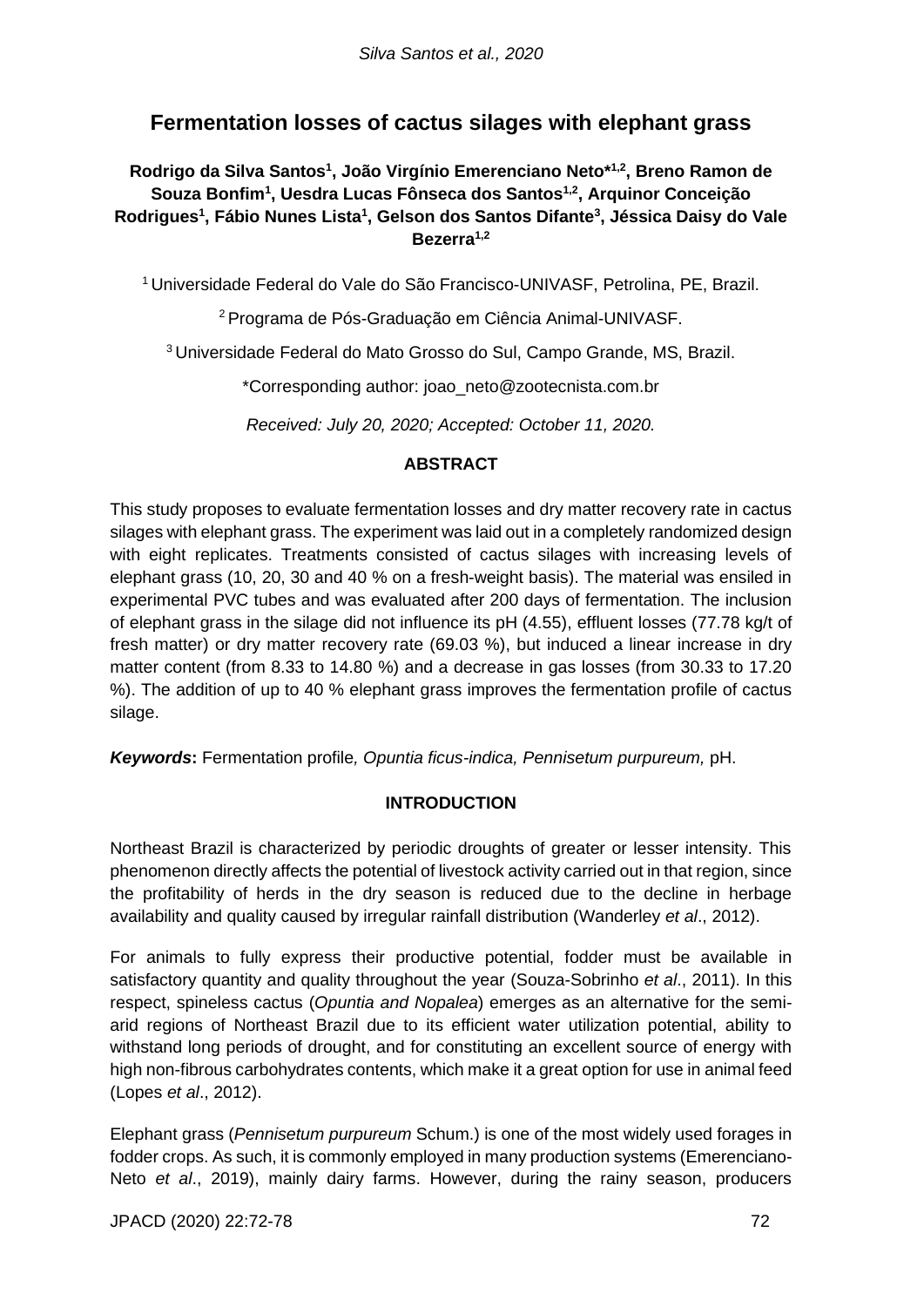generally cease using those crops, since there is an abundance of feed in pasture areas. Thus, a possible strategy to take advantage of the surplus fodder crop production during the favorable season is preserving the forage in the form of silage with the cactus, thereby ensuring the availability of animal feed in the dry season.

In addition to being nutritious, another reason that justifies ensiling the cactus is its potential as a source of water, since the water stored by the cladodes in the rainy season can be offered to the animals during periods of scarcity. However, the cactus pear must be offered with a fiber source in order to balance the DM content, thus reducing the risks of nutritional disorders in ruminants (Macêdo *et al*., 2017).

Quantifying losses is a measure of great importance to determine the fermentation quality of the ensiled material, since the preserved forage has its nutritional value significantly altered depending on the procedures adopted in its preparation and biochemical and microbiological phenomena that take place in the preservation process (Jobim *et al*., 2007). Silages with low buffering power or exposed to oxygen, favor the growth of yeasts, molds and acetic acid's bacteria. Many of these microorganisms grow at pH 3.5 and use fermentation products for their development, causing deterioration and loss of the most digestible parts of the silage (Muck *et al*., 2010). On this basis, the present study proposes to evaluate the fermentation losses occurring in cactus silages with increasing levels of elephant grass.

## **MATERIAL AND METHODS**

The experiment was conducted at the Agricultural Sciences Campus of the Federal University of Vale do São Francisco - UNIVASF, located in the municipality of Petrolina - PE, Brazil (9 ° 11 S and 41 ° 01' W). According to the Köppen classification, the climate of the region is a BSh type, which characterizes a hot and dry region.

The species used to make the silages [spineless cactus (*Opuntia ficus-indica* cv. Gigante, Fig. 1A), at six months of age; and elephant grass (*Pennisetum purpureum* cv. Napier, Fig. 1B), at 120 days of age (old grass; low nutritional value) were harvested at the agrostology field.



**Figure 1.** *Opuntia ficus-indica* cv. Gigante (A), *Pennisetum purpureum* cv. Napier (B), experimental silo (C) and pH measurement (D).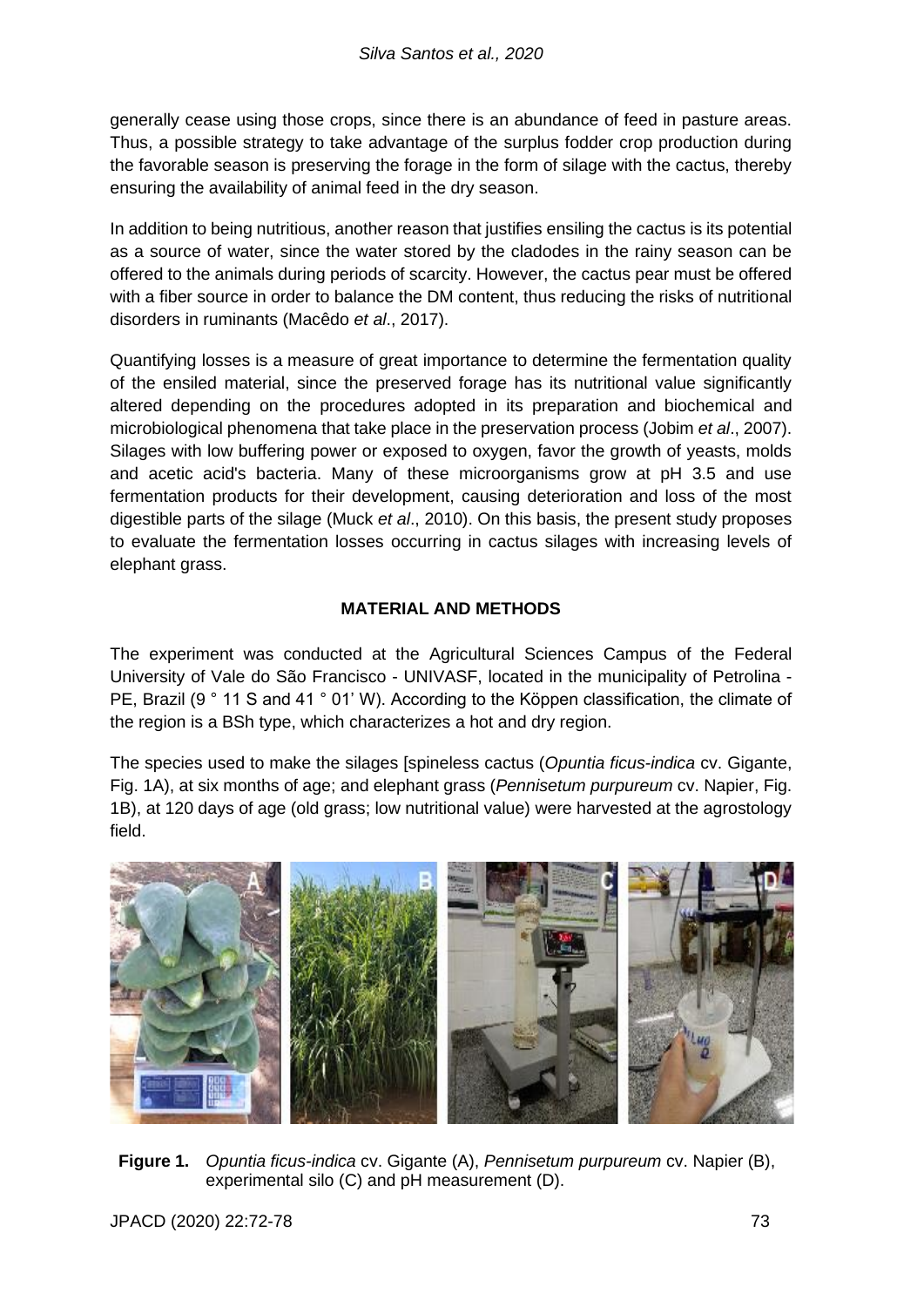A completely randomized design was adopted with four treatments and eight replicates. The treatments consisted of four cactus silages with the inclusion of increasing levels of elephant grass (10, 20, 30 and 40 %). The species were minced separately through a stationary forage chopper and subsequently mixed manually, according to the proportions of the respective treatment, on a fresh-weight basis.

The material was ensiled in experimental PVC tubes (50 cm long  $\times$  10 cm wide, Fig. 1C) equipped with a rubber valve on the lid that allowed the escape of gases and a set of nylon fabric plus sand at the bottom to recover the effluent. Compaction was done manually, using a wooden stick. Subsequently, the silos were sealed with adhesive tape, weighed and stored in the laboratory until opening.

The silos were weighed again and opened after 200 days of fermentation to evaluate the fermentation profile. The pH was measured with a digital potentiometer (Fig. 1D), using 9 g of fresh silage in 60 mL distilled water for 30 min (Silva and Queiroz, 2002). Samples (200 g) of the material were collected and dried in a forced-air oven at 55  $\degree$ C for 72 h to determine the dry matter content before and after opening the silos.

Gas losses were calculated as the difference between the silo weights on closing and opening. Effluent production was determined as the weight difference of the nylon fabric plus sand set on opening and before ensiling. Finally, dry matter recovery was calculated based on the weight and dry matter content of the forage before ensiling and after the silos were opened, following the methods described by Jobim *et al*. (2007).

The data were subjected to analysis of variance and regression (P<0.05), using SISVAR software (Ferreira, 2011). The models that would best explain the results were chosen based on the coefficient of determination (R²).

## **RESULTS AND DISCUSSION**

Dry matter content increased linearly (P<0.05) in response to the inclusion of elephant grass in the cactus silage. The mixture with 40% elephant grass reduced the moisture content of the silage from 91.2 to 84.5 % (Fig. 2A), indicating that the higher the proportion of elephant grass in the silage, the lower the silage moisture content. Nonetheless, according to McDonald (1981), to achieve a satisfactory fermentation process in the silo and obtain good-quality silage, the silage dry matter content should not be less than 30 %. Thus, the inclusion of higher levels of elephant grass may elevate the dry matter content to values considered adequate.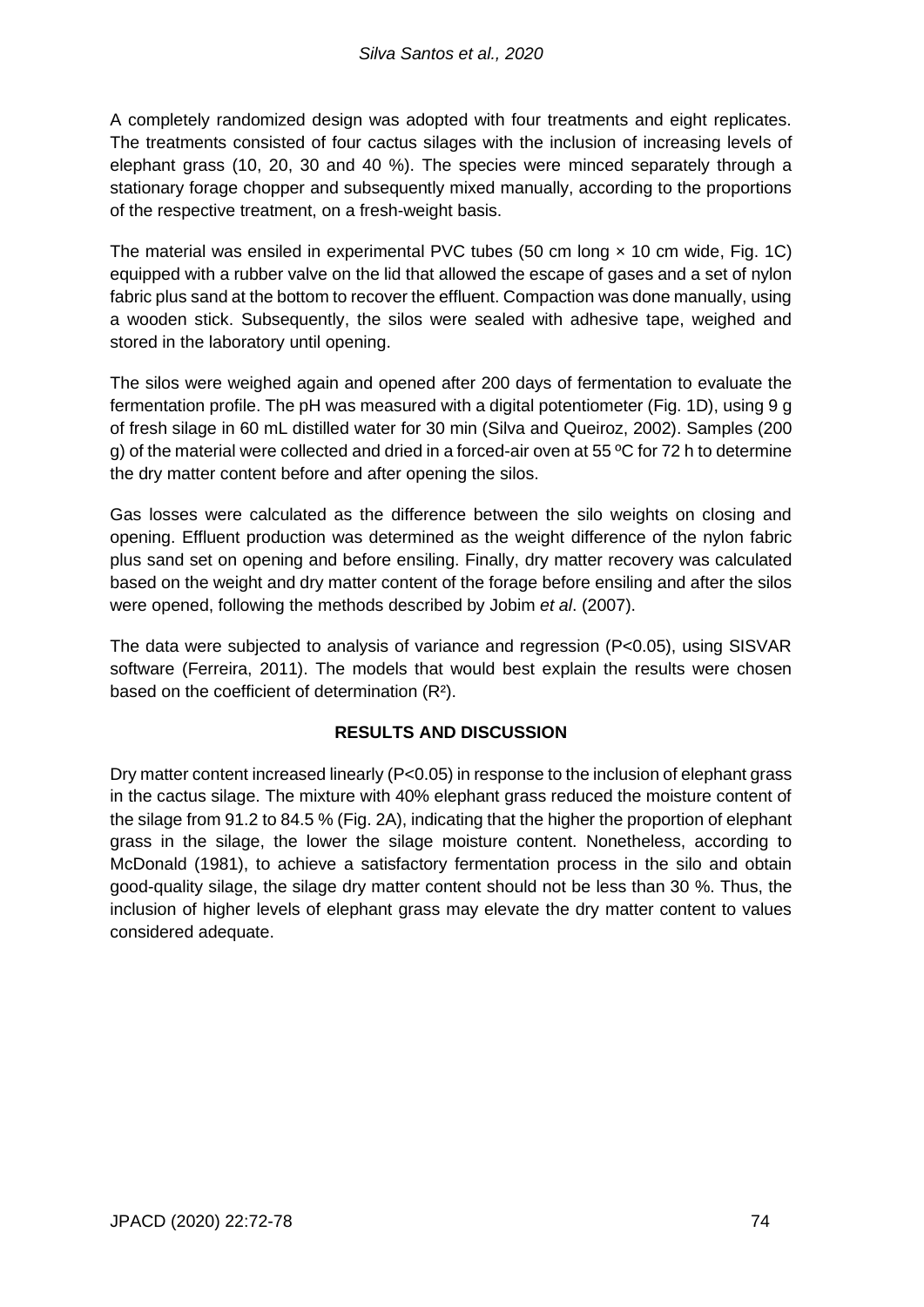

**Figure 2.** Dry matter content (A), gas losses (B) and dry matter recovery rate (C) in cactus silages with increasing levels of elephant grass.  $R<sup>2</sup>$  (determination coefficient).

Gas losses responded in a negative and linear fashion (P<0.05), decreasing by 56.88 % as the elephant grass content in the cactus silage was increased from 10 to 40 % (Fig. 2B). This result can be explained by the increasing dry matter content observed as the amount of elephant grass in the silage increased. As stated by Barcelos *et al*. (2018), losses of dry matter in the form of gases are directly linked to the moisture content of the forage ensiled, considering that higher water availability translates into greater losses caused by butyric fermentation, which is normally associated with bacteria of the genus *Clostridium*.

The silage pH was not influenced by the inclusion of elephant grass (Table 1). The average pH measured in this study (4.45) was above the recommended value for high-quality silage, since pH values above 4.2 characterize poor-quality silage (Jobim *et al*., 2007). An important factor for lowering the pH is compaction, since increasing mass density in the silage improves its fermentation profile as a consequence of the pH decline. However, the cactus does not allow for a compaction similar to that achieved with other forage plants due to the risk of greater effluent losses (Silva *et al*., 2019).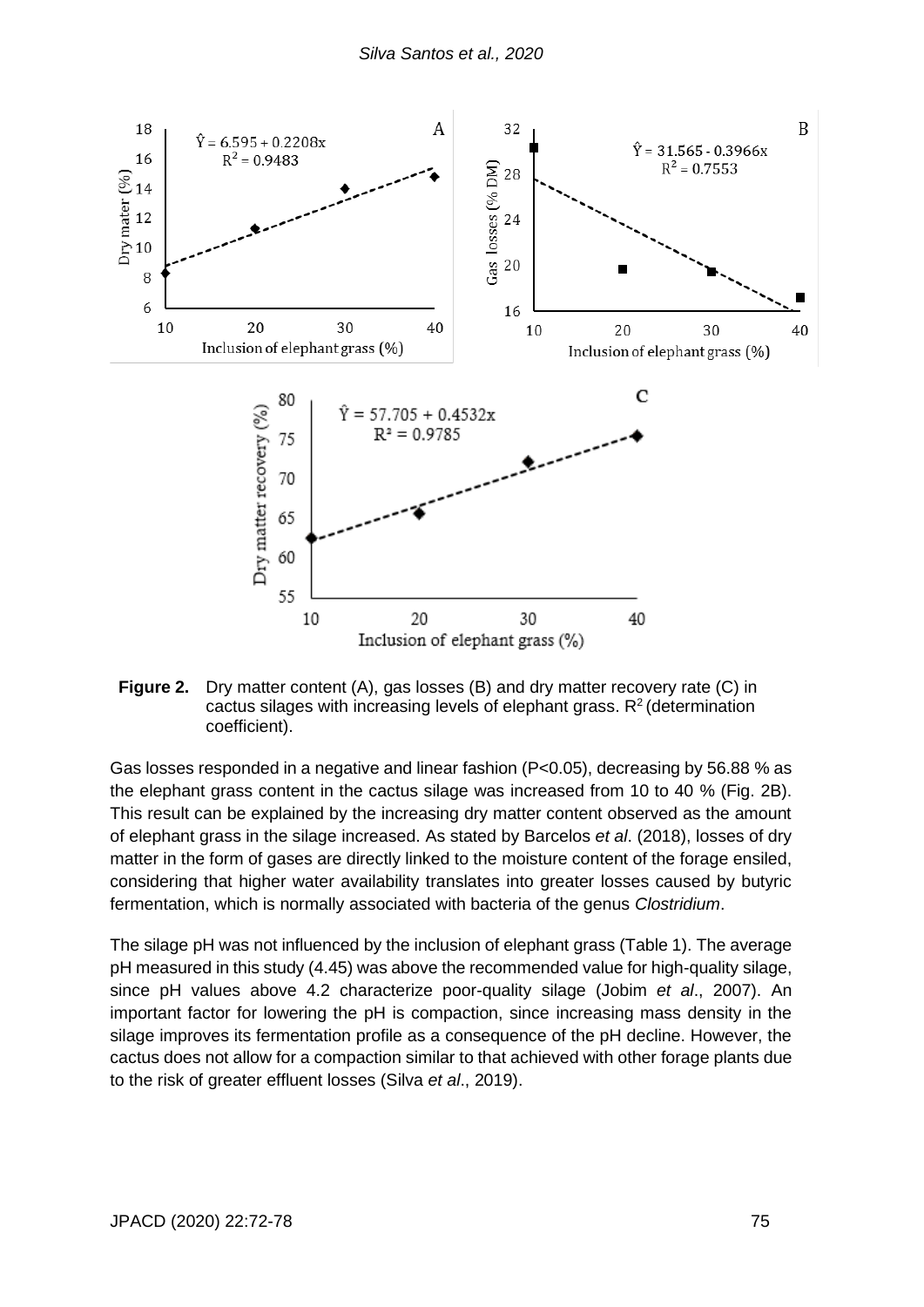| silages with increasing levels of elephant grass. |                             |      |      |      |                   |           |            |
|---------------------------------------------------|-----------------------------|------|------|------|-------------------|-----------|------------|
| Variable                                          | Elephant grass level (% FM) |      |      |      | P-value           |           | <b>SEM</b> |
|                                                   | 10                          | 20   | 30   | 40   | Linear            | Quadratic |            |
| рH                                                | 4.33                        | 4.67 | 4.00 | 4.80 | 0.4659            | 0.7216    | 0.22       |
| Effluent losses (kg/t FM)                         | 88.33                       | 66.0 |      |      | 85.80 71.0 0.0953 | 0.7967    | 4.54       |

**Table 1.** Potential of hydrogen (pH), effluent losses and dry matter recovery in cactus silages with increasing levels of elephant grass.

*FM = fresh matter; SEM = standard error mean.*

The inclusion of elephant grass in the silage did not influence (P>0.05) effluent losses, which averaged 77.78 kg/t FM. Effluent production is influenced mainly by the moisture content of the forage; the compaction of the ensiled mass (Pacheco *et al*., 2014); and the particle size of the material after chopping, with greater losses occurring when the particles are too small (Siqueira *et al*., 2007). The low effluent production relative to the high moisture contents observed in the silages can be explained by the presence of mucilage (monosaccharides) in the cactus, which contains hydrophilic molecules that may associate with water, forming viscous solutions or gels (Jani *et al*., 2009).

Dry matter recovery rate increased linearly (P<0.05) as a function of the level of elephant grass in cactus silage. The inclusion of 40 % elephant grass increased the DM recovery rate of the silage from 62.2 to 75.8 % (Fig 2C), being higher than the average value of 71.6 % found by Siqueira *et al*. (2007) in sugarcane silages with and without microbial inoculants. According to Pacheco *et al*. (2014), dry matter recovery is highly correlated with gas and effluent losses since the high DM recovery rate is the result of low production of gases and effluents during the fermentation process of silage.

#### **CONCLUSIONS**

The silage based on cactus is a viable alternative to be explored in animal feed, especially in regions with prolonged periods of water shortage. The inclusion of up to 40% elephant grass in cactus silage reduces its moisture content and gas losses, improving its fermentation profile.

#### **ETHICS STATEMENT**

"Not applicable"

#### **CONSENT FOR PUBLICATION**

"Not applicable"

## **AVAILABILITY OF SUPPORTING DATA**

The datasets used and/or analyzed during the current study are available from the corresponding author on reasonable request.

#### **COMPETING INTERESTS**

"The authors declare that they have no competing interests"

#### **FUNDING**

This study was financed in part by the Coordenação de Aperfeiçoamento de Pessoal de Nível Superior - Brasil (CAPES) Finance Code 001".

JPACD (2020) 22:72-78 76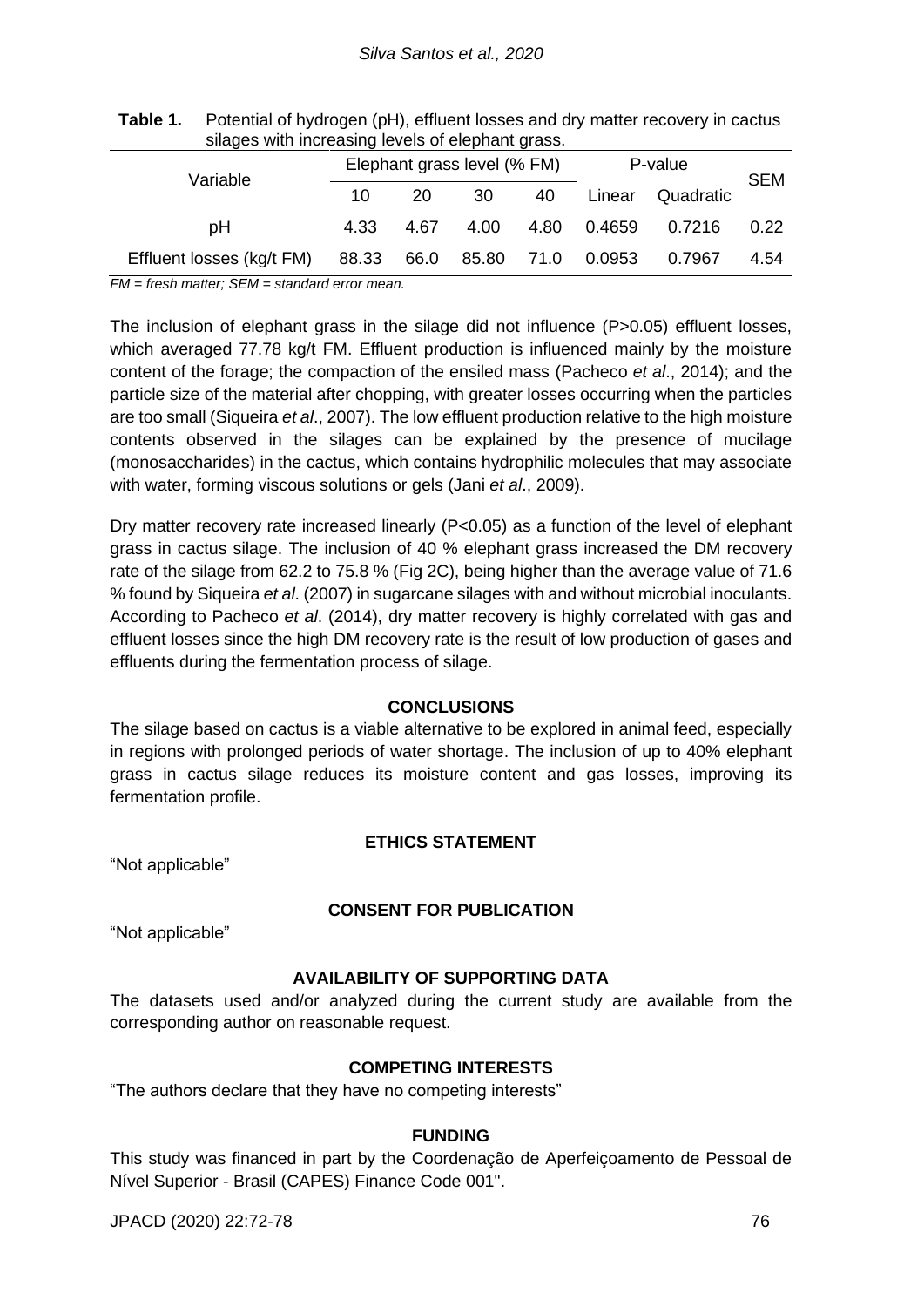#### **ACKNOWLEDGEMENTS**

The authors thank the Science and Technology Support Foundation of Pernambuco State (FACEPE) and the Coordination for the Improvement of Higher Education Personnel (CAPES) for the financial support. To the Group of Studies on Forage Tropical – GEForT/UNIVASF for their assistance in implementing this work.

#### **REFERENCES**

- Barcelos, A.F.; Carvalho, J.R.R.; Tavares, V.B.; Goncalves, C.C.M. 2018. Valor nutritivo e características fermentativas da silagem de capim-elefante com diferentes proporções de casca de café. *Ciência Animal Brasileira*, Goiânia, 19:1-12. https://doi.org/10.1590/1809-6891v19e-27432.
- Emerenciano Neto, J.V.; Bezerra, M.G.S.; França, A.F.; Aguiar, E.M.; Difante, G.S. 2019. Características estruturais e produtivas em híbridos intraespecíficos e interespecíficos de capim-elefante. *Ciência Animal Brasileira*, Goiânia, 20:e-46788. http://dx.doi.org/10.1590/1809-6891v20e-46788.
- Ferreira, D.F. 2011. Sisvar: a computer statistical analysis system. *Ciência e Agrotecnologia*, Lavras, 35(6):1039-1042. https://doi.org/10.1590/S1413- 70542011000600001.
- Jani, G.K.; Shahb, D.P.; Prajapatia, V.D.; Jain V.C. 2009. Gums and mucilages: versatile excipients for pharmaceutical formulations. *Asian Journal of Pharmaceutical Sciences*, Nagoya, 4(5):309-323.
- Jobim, C.C.; Nussio, L.G.; Reis, R.A.; Schmidt, P. 2007. Avanços metodológicos na avaliação da qualidade da forragem conservada. *Revista Brasileira de Zootecnia*, Viçosa, 36:101-119. https://doi.org/10.1590/S1516-35982007001000013.
- Lopes, E.B.; Santos, D.C.; Vasconcelos, M.V. 2012. *Cultivo da palma forrageira.* In: Lopes, EB, Palma forrageira: cultivo, uso atual e perspectivas de utilização no Semiárido nordestino. (1. Ed.), EMEPA-PB, João Pessoa, Brasil, 256 p.
- Macêdo, A.J.S.; Santos, E.M.; Oliveira, J.S.; Perazzo, A.F. 2017. Produção de silagem na forma de ração à base de palma: Revisão de Literatura. *REDVET – Revista Electrónica de Veterinaria*, 18(9):1-11.
- Mcdonald, P. 1981. *The Biochemistry of Silage*. (Ed) John Wiley & Sons, New York, United States, 226 p.
- Muck, R.E. 2010. Silage microbiology and its control through additives. *Revista Brasileira de Zootecnia*, Viçosa, 39: 183-191. https://doi.org/10.1590/S1516- 35982010001300021.
- Pacheco, W.F.; Carneiro, M.S.S.; Pinto, A.P.; Edvan, R.L.; Arruda, P.C.L.; Carmo, A.B.R. 2014. Perdas fermentativas de silagens de capim-elefante (*Pennisetum purpureum* Schum.) com níveis crescentes de feno de gliricídia (*Gliricidia sepium*). *Acta Veterinaria Brasilica*, Mossoró, 8(3):155-162. https://doi.org/10.21708/avb.2014.8.3.3289.
- Silva, D. J.; Queiroz, A.C. 2002. *Análise de Alimentos: Métodos Químicos e Biológicos*. (3. Ed.), UFV, Viçosa, Brazil, 235 p.
- Silva, A.L.; Sousa, D. B.; Amorim, D.S.; Santos, M.S.; Silva, K.B.; Nascimento, R.R. 2019. Caracterização morfológica, frequência de colheita e ensilagem de palma forrageira: uma revisão. *Nucleus Animalium*, Ituverava, 11 (1):3-24. http://dx.doi.org/10.3738/21751463.2958.